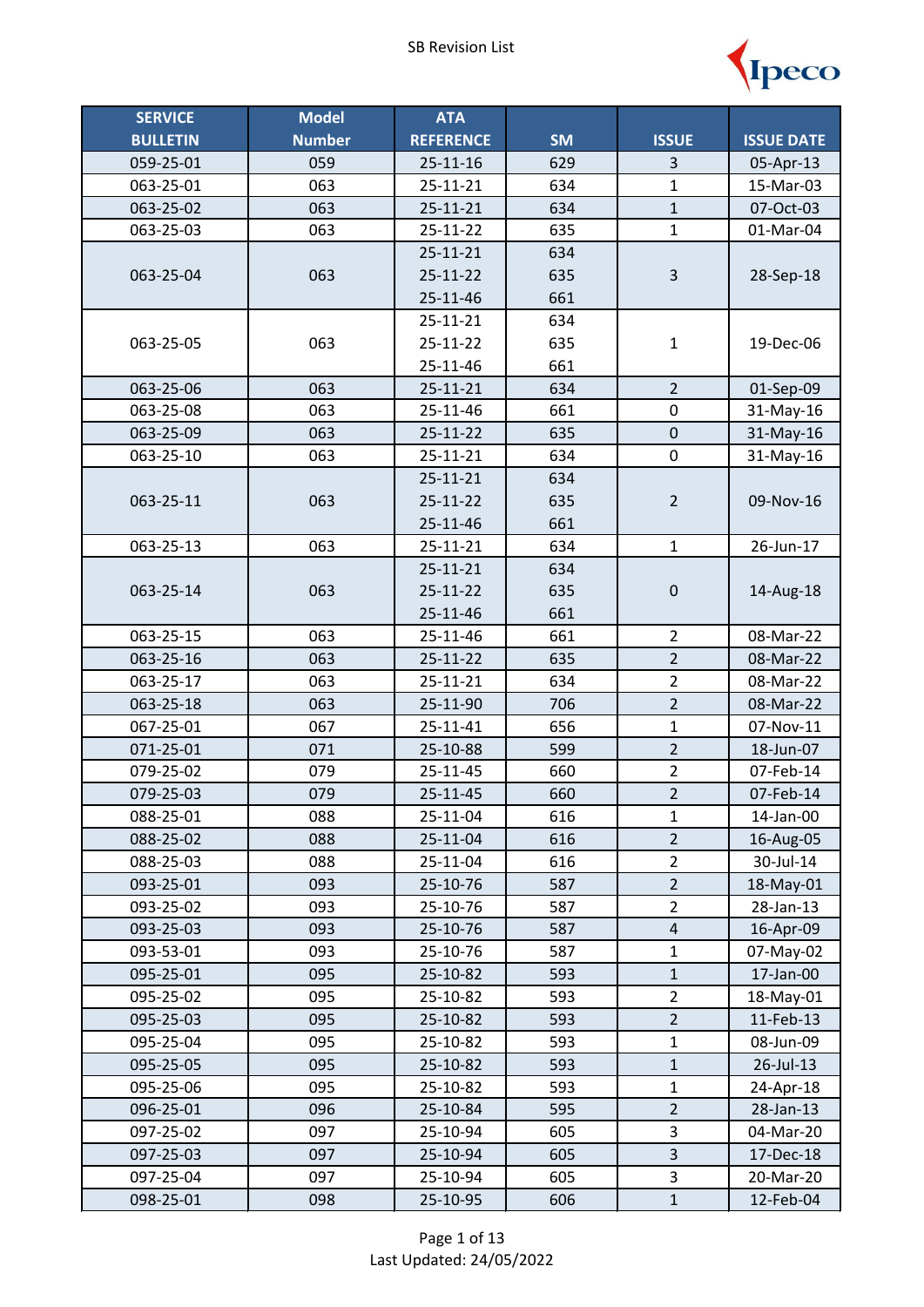

| <b>SERVICE</b>  | <b>Model</b>  | <b>ATA</b>       |           |                         |                   |
|-----------------|---------------|------------------|-----------|-------------------------|-------------------|
| <b>BULLETIN</b> | <b>Number</b> | <b>REFERENCE</b> | <b>SM</b> | <b>ISSUE</b>            | <b>ISSUE DATE</b> |
| 098-25-02       | 098           | 25-10-95         | 606       | 1                       | 07-Jul-06         |
| 098-25-03       | 098           | 25-10-95         | 606       | $\overline{3}$          | 04-Mar-20         |
| 098-25-04       | 098           | 25-10-95         | 606       | 3                       | 16-Feb-18         |
| 098-25-05       | 098           | 25-10-95         | 606       | $\overline{4}$          | 04-Mar-20         |
| 102-25-01       | 102           | $25 - 11 - 13$   | 626       | $\mathbf{1}$            | 28-Jun-04         |
| 102-25-02       | 102           | $25 - 11 - 13$   | 626       | $\mathbf{1}$            | 11-Aug-10         |
| 102-25-03       | 102           | 25-11-13         | 626       | $\mathbf{1}$            | 16-Feb-15         |
| 103-25-01       | 103           | $25 - 11 - 12$   | 625       | $\mathbf{1}$            | 28-Jun-04         |
| 103-25-02       | 103           | 25-11-12         | 625       | $\mathbf{1}$            | 11-Aug-10         |
| 103-25-03       | 103           | $25 - 11 - 12$   | 625       | $\mathbf 1$             | 16-Feb-15         |
|                 |               | $25 - 11 - 13$   | 626       |                         |                   |
| 107-25-01       | 107           | 25-10-97         | 608       | 1                       | 12-Feb-04         |
| 107-25-02       | 107           | 25-10-97         | 608       | $\mathbf{1}$            | 28-Jun-04         |
| 107-25-03       | 107           | 25-10-97         | 608       | $\overline{\mathbf{3}}$ | 04-Mar-20         |
| 107-25-04       | 107           | 25-10-97         | 608       | $\overline{4}$          | 21-Nov-18         |
| 107-25-05       | 107           | 25-10-97         | 608       | $\overline{\mathbf{4}}$ | 20-Mar-20         |
| 112-25-01       | 112           | $25 - 11 - 01$   | 611       | $\mathbf{1}$            | 16-Oct-02         |
| 112-25-02       | 112           | 25-11-01         | 611       | 4                       | 07-May-21         |
| 112-25-03       | 112           | $25 - 11 - 01$   | 611       | $\overline{3}$          | 23-Nov-18         |
| 112-25-04       | 112           | 25-11-01         | 611       | 3                       | 20-Mar-20         |
| 134-25-01       | 134           | 25-10-83         | 594       | $\mathbf{1}$            | 10-Apr-00         |
| 134-25-02       | 134           | 25-10-83         | 594       | $\mathbf{1}$            | 08-Jul-03         |
| 134-25-03       | 134           | 25-10-83         | 594       | $\mathbf 1$             | 15-Jan-07         |
| 134-25-04       | 134           | 25-10-83         | 594       | 1                       | 06-Feb-07         |
|                 |               | 25-11-27         | 640       |                         |                   |
| 142-25-01       | 142           | 25-11-27         | 640       | $\mathbf{1}$            | 02-Jun-00         |
| 185-25-01       | 185           | 25-11-31         | 646       | $\mathbf 1$             | 25-Nov-04         |
| 188-25-01       | 188           | 25-10-73         | 584       | $\mathbf{1}$            | 29-Jan-11         |
| 201-25-01       | 201           | 25-10-87         | 598       | $\mathbf{1}$            | 20-Apr-99         |
| 201-25-02       | 201           | 25-10-87         | 598       | $\overline{2}$          | 28-Jan-13         |
| 201-25-03       | 201           | 25-10-87         | 598       | 1                       | 10-Jan-06         |
| 201-25-04       | 201           | 25-10-87         | 598       | $\sqrt{4}$              | 28-Jan-21         |
| 201-25-07       | 201           | 25-10-87         | 598       | $\overline{\mathbf{4}}$ | 20-Apr-20         |
| 201-25-08       | 201           | 25-10-87         | 598       | 6                       | 06-Apr-21         |
| 205-25-01       | 205           | 25-10-91         | 602       | $\overline{2}$          | 13-Aug-10         |
| 209-25-02       | 209           | 25-11-32         | 647       | 3                       | 04-Mar-20         |
| 209-25-03       | 209           | 25-11-32         | 647       | 3                       | 21-Nov-18         |
| 209-25-04       | 209           | 25-11-32         | 647       | $\overline{3}$          | 25-Mar-20         |
| 210-25-01       | 210           | 25-10-78         | 589       | $\mathbf 1$             | 22-Nov-02         |
| 210-25-02       | 210           | 25-10-78         | 589       | $\mathbf{1}$            | 12-Feb-04         |
| 210-25-03       | 210           | 25-10-78         | 589       | $\mathbf{1}$            | 07-Jul-06         |
| 210-25-04       | 210           | 25-10-78         | 589       | 3                       | 04-Mar-20         |
| 210-25-05       | 210           | 25-10-78         | 589       | 5                       | 04-Mar-20         |
| 210-25-06       | 210           | 25-10-78         | 589       | $\overline{5}$          | 21-May-20         |
| 211-25-01       | 211           | 25-10-79         | 590       | $\mathbf 1$             | 19-Jun-00         |
| 211-25-02       | 211           | 25-10-79         | 590       | $\overline{2}$          | 28-Jan-13         |
| 211-25-03       | 211           | 25-10-79         | 590       | $\mathbf 1$             | 28-Jun-04         |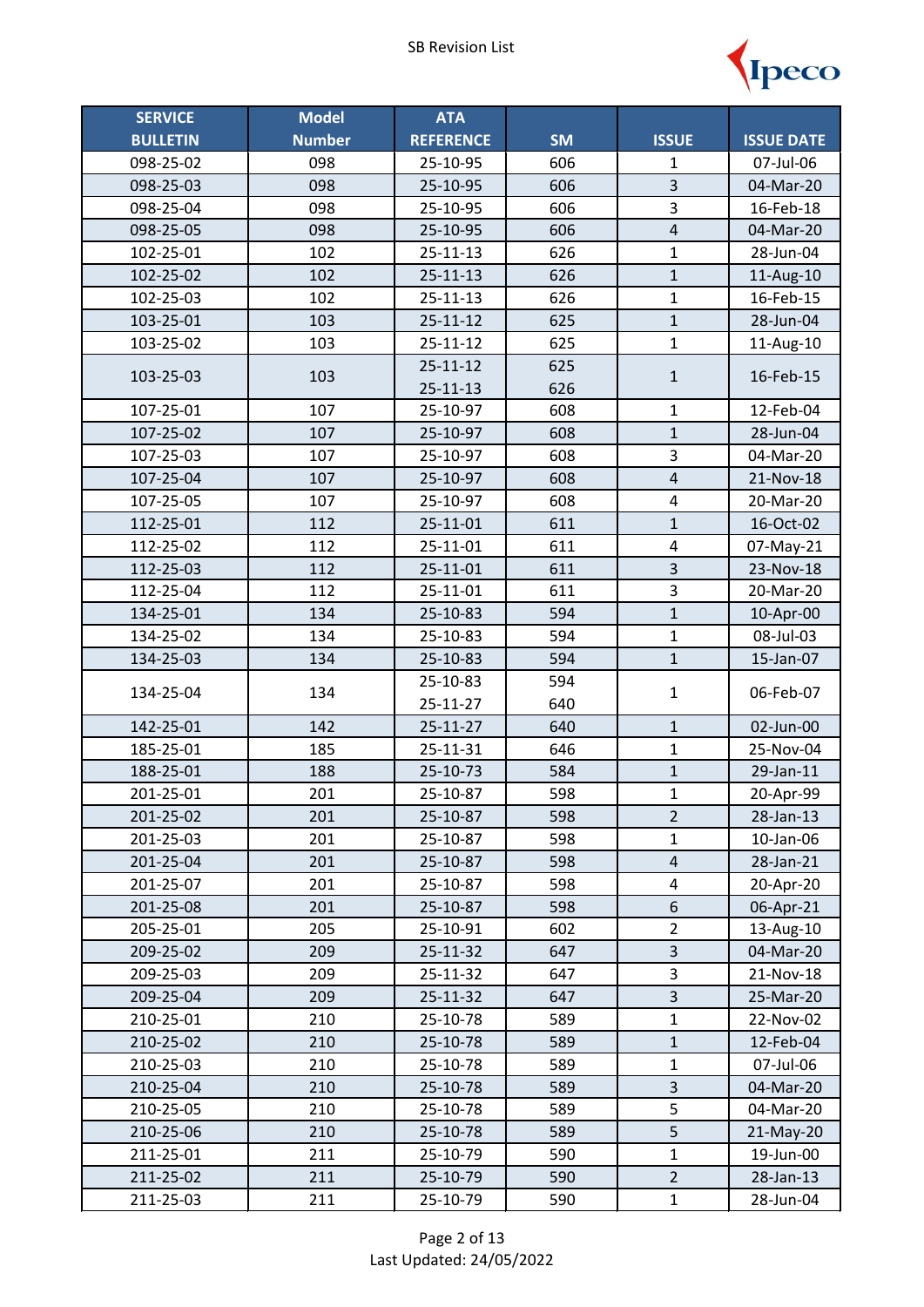

| <b>SERVICE</b>  | <b>Model</b>  | <b>ATA</b>       |           |                         |                   |
|-----------------|---------------|------------------|-----------|-------------------------|-------------------|
| <b>BULLETIN</b> | <b>Number</b> | <b>REFERENCE</b> | <b>SM</b> | <b>ISSUE</b>            | <b>ISSUE DATE</b> |
| 211-25-04       | 211           | 25-10-79         | 590       | 3                       | 04-Mar-20         |
| 211-25-05       | 211           | 25-10-79         | 590       | 3                       | 21-Nov-18         |
| 211-25-06       | 211           | 25-10-79         | 590       | $\overline{\mathbf{3}}$ | 28-Apr-20         |
| 212-25-01       | 212           | 25-10-80         | 591       | $\mathbf{1}$            | 16-Oct-02         |
| 212-25-02       | 212           | 25-10-80         | 591       | $\overline{2}$          | 28-Jan-13         |
| 212-25-03       | 212           | 25-10-80         | 591       | 3                       | 04-Mar-20         |
| 212-25-05       | 212           | 25-10-80         | 591       | $\overline{3}$          | 21-Nov-18         |
| 212-25-06       | 212           | 25-10-80         | 591       | $\overline{\mathbf{3}}$ | 28-Apr-20         |
| 218-25-01       | 218           | 25-10-89         | 600       | $\overline{3}$          | 01-Feb-13         |
| 226-25-01       | 226           | 25-11-02         | 614       | $\overline{2}$          | 17-Sep-14         |
| 226-25-02       | 226           | 25-11-02         | 614       | $\mathbf{1}$            | 01-Jun-99         |
| 226-25-03       | 226           | 25-11-02         | 614       | $\overline{2}$          | 07-Nov-03         |
| 226-25-04       | 226           | 25-11-02         | 614       | $\overline{3}$          | 07-Nov-03         |
| 226-25-05       | 226           | 25-11-02         | 614       | $\overline{2}$          | 28-Jan-13         |
| 226-25-06       | 226           | 25-11-02         | 614       | $\overline{\mathbf{3}}$ | $01$ -Jun-11      |
| 226-25-07       | 226           | 25-11-02         | 614       | $\overline{\mathbf{3}}$ | 02-Jun-11         |
| 226-25-08       | 226           | 25-11-02         | 614       | 3                       | 03-Jun-11         |
| 226-53-01       | 226           | 25-11-02         | 614       | $\mathbf{1}$            | 29-Sep-05         |
| 227-25-02       | 227           | 25-10-98         | 609       | $\mathbf{1}$            | 08-Apr-02         |
| 227-25-03       | 227           | 25-10-98         | 609       | $\overline{2}$          | 06-Mar-07         |
| 227-25-04       | 227           | 25-10-98         | 609       | $\overline{\mathbf{3}}$ | 24-Oct-11         |
| 227-25-05       | 227           | 25-10-98         | 609       | 5                       | 28-Feb-11         |
| 243-25-01       | 243           | 25-11-07         | 619       | $\mathbf{1}$            | 30-May-01         |
| 243-25-02       | 243           | 25-11-07         | 619       | $\mathbf{1}$            | 12-May-03         |
| 243-25-03       | 243           | 25-11-07         | 619       | $\mathbf{1}$            | 19-Jan-04         |
| 243-25-04       | 243           | 25-11-07         | 619       | $\mathbf{1}$            | 07-Aug-09         |
| 244-25-02       | 244           | $25 - 11 - 14$   | 627       | $\overline{\mathbf{3}}$ | 06-Jun-11         |
| 244-25-03       | 244           | $25 - 11 - 14$   | 627       | $\mathbf{1}$            | 26-Apr-00         |
| 244-25-04       | 244           | $25 - 11 - 14$   | 627       | $\overline{2}$          | 30-Apr-03         |
| 244-25-05       | 244           | 25-11-14         | 627       | $\mathbf{1}$            | 26-Apr-00         |
| 244-25-06       | 244           | $25 - 11 - 14$   | 627       | $\mathbf{1}$            | 02-May-00         |
| 244-25-07       | 244           | 25-11-14         | 627       | $\overline{2}$          | 06-Jun-11         |
| 244-25-08       | 244           | $25 - 11 - 14$   | 627       | $\overline{2}$          | 31-May-00         |
| 244-25-09       | 244           | 25-11-14         | 627       | $\mathbf 1$             | 12-Jun-00         |
| 244-25-10       | 244           | $25 - 11 - 14$   | 627       | $\mathbf{1}$            | 20-Feb-01         |
| 244-25-11       | 244           | 25-11-14         | 627       | $\overline{2}$          | 02-Aug-02         |
| 244-25-12       | 244           | $25 - 11 - 14$   | 627       | 4                       | $06$ -Jun- $11$   |
| 244-25-13       | 244           | $25 - 11 - 14$   | 627       | 1                       | 10-Oct-02         |
| 244-25-14       | 244           | $25 - 11 - 14$   | 627       | $\overline{\mathbf{3}}$ | 24-Sep-10         |
| 249-25-01       | 249           | 25-11-06         | 618       | $\mathbf 1$             | 10-Dec-02         |
| 252-25-01       | 252           | 25-21-01         | 642       | $\mathbf{1}$            | 11-Jun-99         |
| 252-25-02       | 252           | 25-21-01         | 642       | $\mathbf{1}$            | 29-Mar-00         |
| 252-25-03       | 252           | 25-21-01         | 642       | $\overline{2}$          | 24-Sep-10         |
| 252-25-04       | 252           | 25-21-01         | 642       | $\overline{2}$          | 15-Dec-00         |
| 252-25-05       | 252           | 25-21-01         | 642       | $\overline{2}$          | 24-Sep-10         |
| 252-25-06       | 252           | 25-21-01         | 642       | 5                       | 18-Oct-13         |
| 252-25-07       | 252           | 25-21-01         | 642       | $\mathbf 1$             | 23-Jan-04         |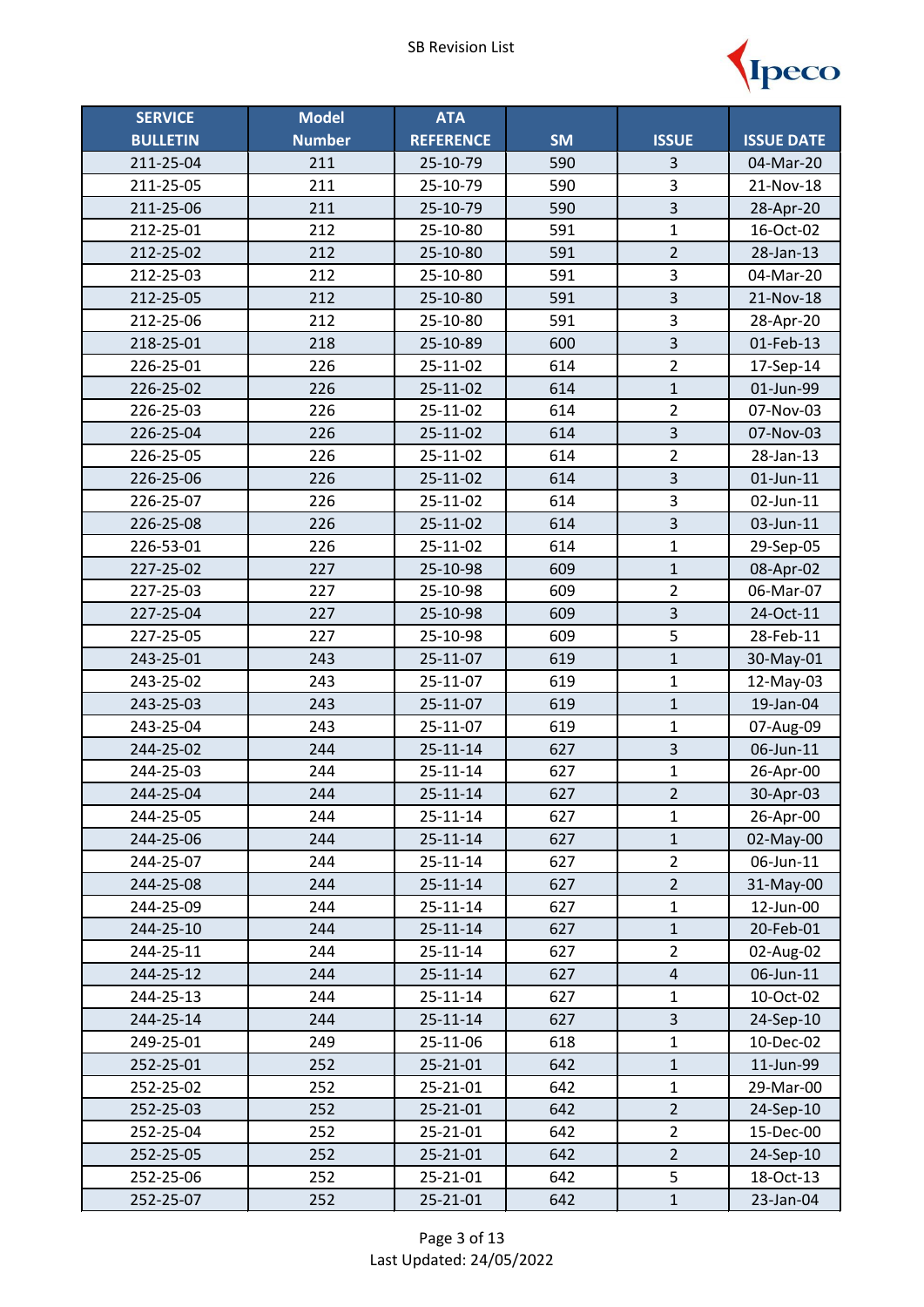

| <b>SERVICE</b>  | <b>Model</b>  | <b>ATA</b>       |           |                |                   |
|-----------------|---------------|------------------|-----------|----------------|-------------------|
| <b>BULLETIN</b> | <b>Number</b> | <b>REFERENCE</b> | <b>SM</b> | <b>ISSUE</b>   | <b>ISSUE DATE</b> |
| 252-25-08       | 252           | 25-21-01         | 642       | $\mathbf{1}$   | 23-Feb-04         |
| 252-25-09       | 252           | 25-21-01         | 642       | $\mathbf{1}$   | 06-Sep-06         |
| 252-25-10       | 252           | 25-21-01         | 642       | 3              | 06-Dec-12         |
| 252-25-11       | 252           | 25-21-01         | 642       | $\overline{2}$ | 19-Nov-15         |
| 252-25-12       | 252           | 25-21-01         | 642       | $\mathbf{1}$   | 26-Jul-13         |
| 253-25-01       | 253           | 25-21-07         | 1005      | $\overline{2}$ | 29-Mar-00         |
| 253-25-02       | 253           | 25-21-07         | 1005      | $\mathbf{1}$   | 29-Mar-00         |
| 253-25-03       | 253           | 25-21-07         | 1005      | $\mathbf{1}$   | 02-Aug-00         |
| 253-25-04       | 253           | 25-21-07         | 1005      | 3              | 31-Jan-01         |
| 253-25-05       | 253           | 25-21-07         | 1005      | $\mathbf{1}$   | 04-Jan-01         |
| 253-25-06       | 253           | 25-21-07         | 1005      | $\mathbf{1}$   | 29-Jan-01         |
| 253-25-07       | 253           | 25-21-07         | 1005      | $\mathbf{1}$   | 20-Nov-01         |
| 253-25-08       | 253           | 25-21-07         | 1005      | $\mathbf{1}$   | 21-Dec-01         |
| 253-25-09       | 253           | 25-21-07         | 1005      | $\overline{2}$ | 24-Sep-10         |
| 253-25-10       | 253           | 25-21-07         | 1005      | 4              | 10-Jul-17         |
| 253-25-11       | 253           | 25-21-07         | 1005      | $\overline{2}$ | 10-Jul-17         |
| 253-25-12       | 253           | 25-21-07         | 1005      | $\mathbf{1}$   | 26-Jul-13         |
| 254-25-01       | 254           | $25 - 11 - 10$   | 623       | $\overline{2}$ | 23-Nov-05         |
| 254-25-02       | 254           | 25-11-10         | 623       | $\overline{2}$ | 13-Jul-01         |
| 254-25-03       | 254           | $25 - 11 - 10$   | 623       | 3              | 19-Apr-01         |
|                 |               | 25-11-10         | 623       |                |                   |
| 254-25-04       | 254           | 25-11-18         | 631       | $\overline{2}$ | 09-Oct-02         |
|                 |               | 25-11-37         | 652       |                |                   |
| 254-25-05       | 254           | 25-11-55         | 670       | $\overline{2}$ | 30-Jul-04         |
|                 |               | 25-11-10         | 623       |                |                   |
| 254-25-06       | 254           | 25-11-18         | 631       | $\mathbf 1$    | 29-Nov-04         |
|                 |               | 25-11-37         | 652       |                |                   |
| 254-25-07       | 254           | $25 - 11 - 10$   | 623       | $\mathbf{1}$   | 11-Dec-20         |
| 254-25-08       | 254           | 25-11-37         | 652       | $\mathbf{1}$   | 11-Dec-20         |
| 256-25-01       | 256           | 25-11-19         | 632       | $\mathbf{1}$   | 15-May-19         |
| 256-25-02       | 256           | 25-11-19         | 632       | $\mathbf{1}$   | 15-May-19         |
| 258-25-01       | 258           | 25-11-26         | 639       | $\mathbf{1}$   | 04-Dec-00         |
| 258-25-02       | 258           | 25-11-26         | 639       | $\mathbf{1}$   | 04-Dec-00         |
| 258-25-03       | 258           | 25-11-26         | 639       | 3              | 24-Apr-01         |
| 258-25-04       | 258           | 25-11-38         | 653       | $\mathbf{1}$   | 25-Apr-01         |
| 258-25-05       | 258           | 25-11-26         | 639       | $\overline{2}$ | 28-Jan-13         |
|                 |               | 25-11-38         | 653       |                |                   |
| 258-25-06       | 258           | 25-11-26         | 639       | $\mathbf{1}$   | 17-Feb-05         |
|                 |               | 25-11-38         | 653       |                |                   |
| 258-25-07       | 258           | 25-11-26         | 639       | $\overline{2}$ | 12-Jun-12         |
|                 |               | 25-11-38         | 653       |                |                   |
| 258-25-08       | 258           | 25-11-26         | 639       | 6              | 28-Jan-21         |
|                 |               | 25-11-38         | 653       |                |                   |
| 258-25-10       | 258           | 25-11-38         | 653       | 4              | 20-Feb-16         |
| 258-25-12       | 258           | 25-11-38         | 653       | $\mathbf{1}$   | 16-Feb-15         |
| 258-25-13       | 258           | 25-11-38         | 653       | 5              | 01-Nov-21         |
| 258-25-14       | 258           | 25-11-38         | 653       | 5              | 28-Apr-20         |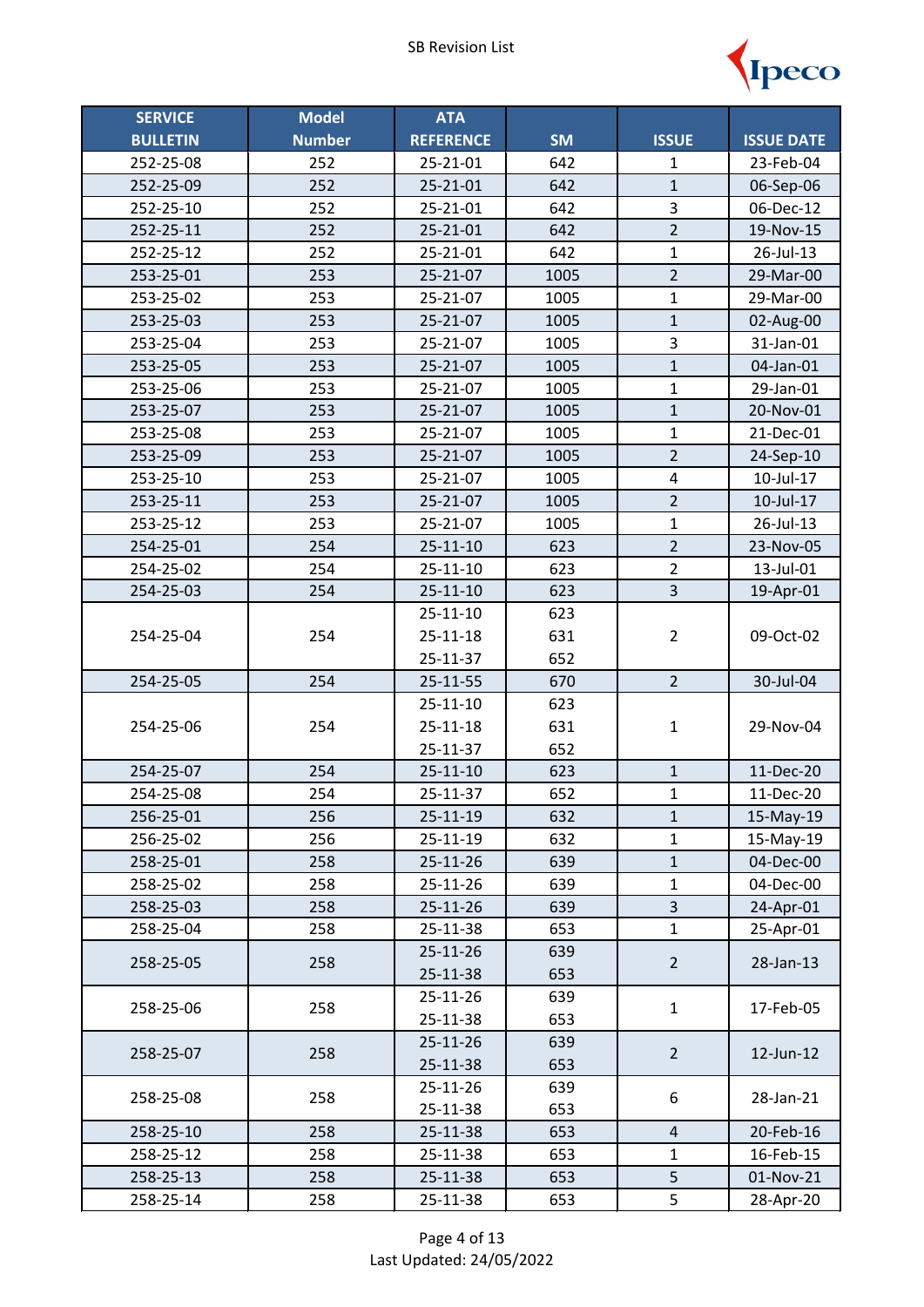

| <b>SERVICE</b>  | <b>Model</b>  | <b>ATA</b>       |           |                         |                   |
|-----------------|---------------|------------------|-----------|-------------------------|-------------------|
| <b>BULLETIN</b> | <b>Number</b> | <b>REFERENCE</b> | <b>SM</b> | <b>ISSUE</b>            | <b>ISSUE DATE</b> |
| 258-25-15       | 258           | 25-11-38         | 653       | 6                       | 01-Nov-21         |
| 258-25-16       | 258           | 25-11-38         | 653       | 5                       | 29-Apr-20         |
| 258-25-17       | 258           | 25-11-38         | 653       | $\overline{1}$          | 05-Jul-16         |
| 258-25-18       | 258           | 25-11-38         | 653       | $\mathbf{1}$            | 22-Feb-17         |
| 258-25-19       | 258           | 25-11-26         | 639       | $\mathbf{1}$            | 04-Jan-18         |
| 258-25-21       | 258           | 25-11-26         | 639       | 1                       | 11-Dec-20         |
| 258-25-22       | 258           | 25-11-38         | 653       | $\mathbf{1}$            | 11-Dec-20         |
| 272-25-01       | 272           | 25-11-38         | 633       | $\mathbf{1}$            | 04-Nov-11         |
| 275-25-01       | 275           | 25-11-30         | 645       | $\mathbf{1}$            | 10-Jun-02         |
| 275-25-02       | 275           | 25-11-30         | 645       | $\overline{\mathbf{4}}$ | 11-Mar-11         |
| 296-25-01       | 296           | 25-11-39         | 654       | $\overline{2}$          | $28$ -Jan- $13$   |
| 296-25-02       | 296           | 25-11-39         | 654       | 3                       | 18-Jun-13         |
| 296-25-03       | 296           | 25-11-39         | 654       | $\overline{4}$          | 22-Feb-21         |
| 296-25-04       | 296           | 25-11-39         | 654       | $\mathbf{1}$            | 19-Oct-04         |
| 296-25-05       | 296           | 25-11-39         | 654       | $\overline{3}$          | 13-Feb-15         |
| 296-25-06       | 296           | 25-11-39         | 654       | $\overline{2}$          | 30-Nov-17         |
| 296-25-08       | 296           | 25-11-39         | 654       | $\mathbf{1}$            | 05-Oct-17         |
| 303-25-01       | 303           | 25-21-03         | 1001      | $\overline{2}$          | 05-Mar-02         |
| 303-25-02       | 303           | 25-21-03         | 1001      | $\overline{2}$          | 08-Mar-02         |
| 303-25-03       | 303           | 25-21-03         | 1001      | $\mathbf 1$             | 17-Sep-02         |
| 317-25-01       | 317           | 25-11-48         | 663       | $\overline{2}$          | 06-Mar-07         |
| 317-25-02       | 317           | 25-11-48         | 663       | 3                       | 24-Oct-11         |
| 317-25-03       | 317           | 25-11-48         | 663       | $\overline{3}$          | 28-Feb-11         |
| 317-25-04       | 317           | 25-11-48         | 663       | $\pmb{4}$               | $11$ -Jan- $11$   |
| 317-25-05       | 317           | 25-11-48         | 663       | $\overline{\mathbf{3}}$ | 17-May-18         |
| 317-25-06       | 317           | 25-11-48         | 663       | $\overline{2}$          | 22-Jan-18         |
| 318-25-01       | 318           | 25-11-52         | 667       | $\overline{2}$          | 17-Aug-05         |
| 318-25-02       | 318           | 25-11-66         | 681       | 3                       | 28-Apr-16         |
| 318-25-03       | 318           | 25-11-52         | 667       | 2                       | 24-Apr-06         |
|                 |               | 25-11-66         | 681       |                         |                   |
| 318-25-04       | 318           | 25-11-66         | 681       | $\mathbf{1}$            | 09-Jul-10         |
| 318-25-05       | 318           | 25-11-66         | 681       | $\mathbf{1}$            | 30-Jul-10         |
| 318-25-06       | 318           | 25-11-52         | 667       | 3                       | 10-Jun-11         |
|                 |               | 25-11-66         | 681       |                         |                   |
| 318-25-07       | 318           | 25-11-66         | 681       | $\mathbf{1}$            | 01-Aug-11         |
| 318-25-08       | 318           | 25-11-52         | 667       | $\overline{2}$          | 07-Jun-13         |
|                 |               | 25-11-66         | 681       |                         |                   |
| 318-25-09       | 318           | 25-11-66         | 681       | $\overline{2}$          | 18-Dec-13         |
| 318-25-10       | 318           | 25-11-86         | 702       | $\mathbf 1$             | 25-Apr-18         |
| 318-25-11       | 318           | 25-11-86         | 702       | 3                       | 25-Sep-20         |
| 318-25-12       | 318           | 25-11-91         | 707       | $\overline{2}$          | 22-Sep-20         |
| 318-25-13       | 318           | 25-11-91         | 707       | 3                       | 25-Sep-20         |
| 325-25-01       | 325           | 25-21-05         | 1003      | $\mathbf 1$             | 28-Apr-05         |
| 334-25-01       | 334           | 25-21-04         | 1002      | $\mathbf{1}$            | 28-Oct-03         |
| 334-25-02       | 334           | 25-21-04         | 1002      | $\mathbf{1}$            | 05-Feb-04         |
| 334-25-03       | 334           | 25-21-04         | 1002      | $\overline{2}$          | 03-Feb-04         |
| 334-25-04       | 334           | 25-21-04         | 1002      | $\overline{2}$          | 24-Feb-04         |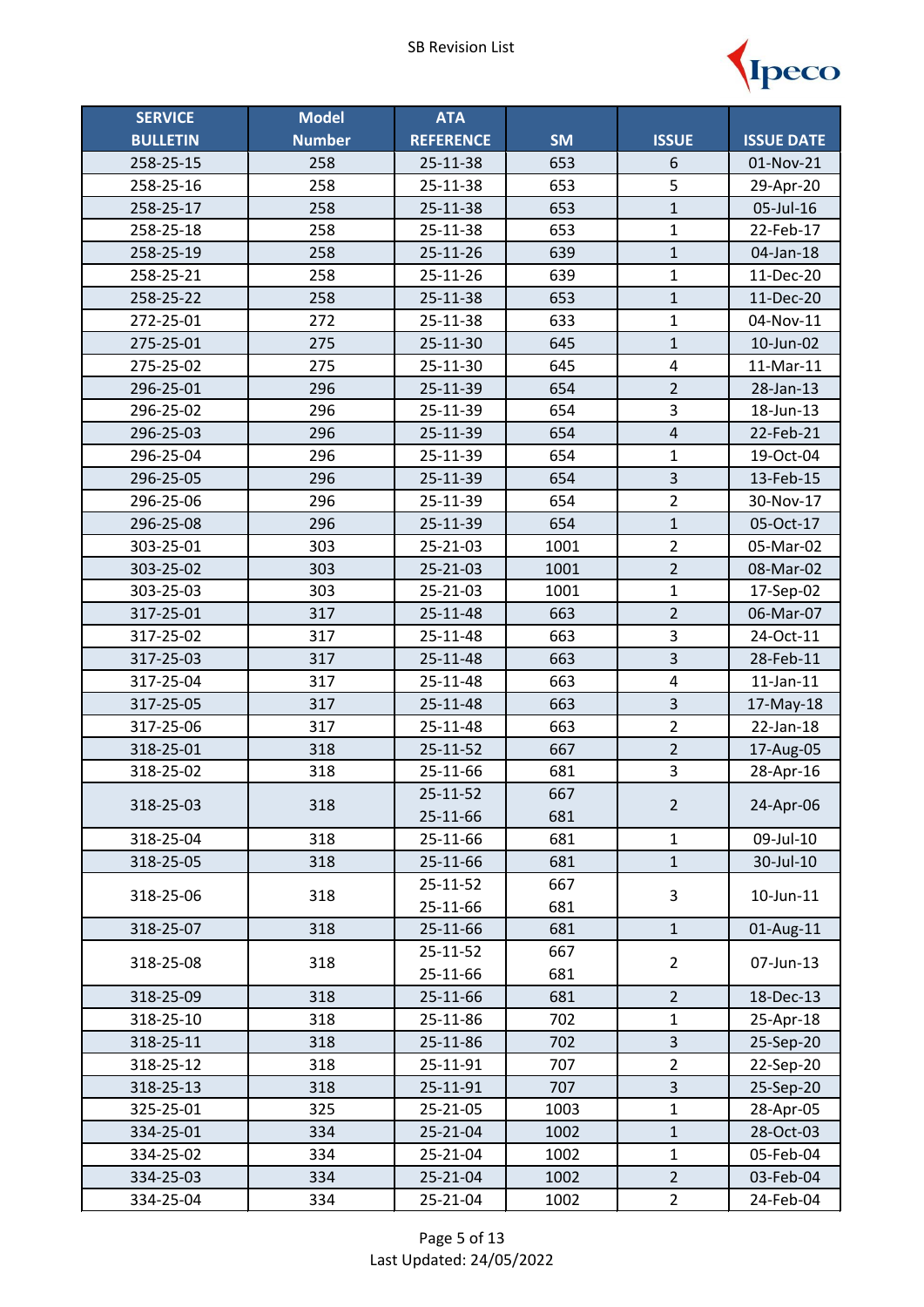

| <b>SERVICE</b>  | <b>Model</b>  | <b>ATA</b>       |           |                         |                   |
|-----------------|---------------|------------------|-----------|-------------------------|-------------------|
| <b>BULLETIN</b> | <b>Number</b> | <b>REFERENCE</b> | <b>SM</b> | <b>ISSUE</b>            | <b>ISSUE DATE</b> |
| 334-25-05       | 334           | 25-21-04         | 1002      | 3                       | 27-Sep-11         |
| 334-25-06       | 334           | 25-21-04         | 1002      | $\mathbf 1$             | 19-Apr-04         |
| 334-25-07       | 334           | 25-21-04         | 1002      | $\overline{2}$          | 04-Nov-05         |
| 334-25-08       | 334           | 25-21-04         | 1002      | $\mathbf{1}$            | 22-Aug-05         |
| 334-25-09       | 334           | 25-21-04         | 1002      | 5                       | 10-Aug-16         |
| 334-25-10       | 334           | 25-21-04         | 1002      | $\overline{2}$          | 25-Mar-08         |
| 334-25-11       | 334           | 25-21-04         | 1002      | $\overline{2}$          | 02-Jul-13         |
| 334-25-12       | 334           | 25-21-04         | 1002      | $\overline{\mathbf{3}}$ | 22-Jun-20         |
| 341-25-01       | 341           | 25-11-62         | 677       | $\overline{2}$          | 03-Oct-16         |
| 348-25-01       | 348           | 25-21-06         | 1004      | $\overline{1}$          | 26-Jul-05         |
| 348-25-02       | 348           | 25-21-06         | 1004      | $\overline{4}$          | 16-Sep-11         |
| 380-25-01       | 380           | 25-11-69         | 684       | 3                       | 16-Feb-10         |
| 380-25-02       | 380           | 25-11-69         | 684       | $\overline{2}$          | 16-Aug-13         |
| 380-25-03       | 380           | 25-11-69         | 684       | $\overline{2}$          | 25-Nov-13         |
| 380-25-04       | 380           | 25-11-69         | 684       | 5                       | 21-Oct-15         |
| 380-25-05       | 380           | 25-11-69         | 684       | $\mathbf{1}$            | 15-Aug-16         |
| 380-25-06       | 380           | 25-11-69         | 684       | $\overline{2}$          | 09-May-17         |
| 380-25-07       | 380           | 25-11-68         | 684       | $\mathbf{1}$            | 13-Jun-17         |
| 383-25-02       | 383           | 25-11-70         | 685       | 3                       | 06-Sep-16         |
| 383-25-03       | 383           | 25-11-70         | 685       | $\mathbf{1}$            | 30-Jun-16         |
| 383-25-04       | 383           | 25-11-70         | 685       | $\mathbf{1}$            | 30-Jun-16         |
| 383-25-05       | 383           | 25-11-70         | 685       | $\mathbf{1}$            | 15-Aug-16         |
| 383-25-06       | 383           | 25-11-70         | 685       | $\mathbf{1}$            | 20-Dec-18         |
| 383-25-08       | 383           | 25-11-70         | 685       | $\mathbf{1}$            | 05-Aug-19         |
| 382-25-01       | 382           | 25-11-73         | 688       | $\overline{2}$          | 26-Jul-10         |
| 382-25-02       | 382           | 25-11-73         | 688       | 1                       | 18-Oct-21         |
| 384-25-01       | 384           | 25-11-71         | 686       | $\mathbf{1}$            | 15-Aug-16         |
| 386-25-02       | 386           | 25-11-72         | 687       | 3                       | 04-Jan-13         |
| 394-25-02       | 394           | $25 - 21 - 11$   | 1009      | 4                       | 02-Dec-08         |
|                 |               | $25 - 21 - 15$   | 1013      |                         |                   |
| 394-25-04       | 394           | $25 - 21 - 11$   | 1009      | $\overline{2}$          | 10-Dec-08         |
|                 |               | $25 - 21 - 15$   | 1013      |                         |                   |
| 394-25-07       | 394           | $25 - 21 - 11$   | 1009      | $\mathbf{1}$            | 02-Aug-11         |
| 400-25-01       | 400           | 25-21-19         | 1017      | $\mathbf{1}$            | 27-Mar-09         |
| 400-25-02       | 400           | $25 - 21 - 19$   | 1017      | $\overline{2}$          | 16-Aug-13         |
| 400-25-04       | 400           | 25-21-19         | 1017      | $\mathbf{1}$            | 07-May-10         |
| 403-25-01       | 403           | $25 - 21 - 12$   | 1010      | $\overline{2}$          | 08-Jan-08         |
| 403-25-03       | 403           | 25-21-12         | 1010      | $\overline{7}$          | 18-Sep-20         |
| 403-25-04       | 403           | $25 - 21 - 12$   | 1010      | $\,8\,$                 | 28-Jul-20         |
| 403-25-05       | 403           | 25-21-12         | 1010      | $\overline{2}$          | 06-Mar-09         |
| 403-25-06       | 403           | 25-21-12         | 1010      | $\mathbf{1}$            | 05-Dec-08         |
| 403-25-07       | 403           | 25-21-12         | 1010      | 1                       | 03-Dec-08         |
| 403-25-08       | 403           | $25 - 21 - 12$   | 1010      | $\mathbf{1}$            | 23-Jan-09         |
| 403-25-09       | 403           | 25-21-12         | 1010      | 3                       | 27-Nov-13         |
| 403-25-10       | 403           | $25 - 21 - 12$   | 1010      | $\mathbf{1}$            | 18-May-10         |
| 403-25-11       | 403           | 25-21-12         | 1010      | $\mathbf{1}$            | $11$ -Jul- $16$   |
| 407-25-01       | 407           | $25 - 21 - 15$   | 1013      | $\mathbf 1$             | 01-Dec-09         |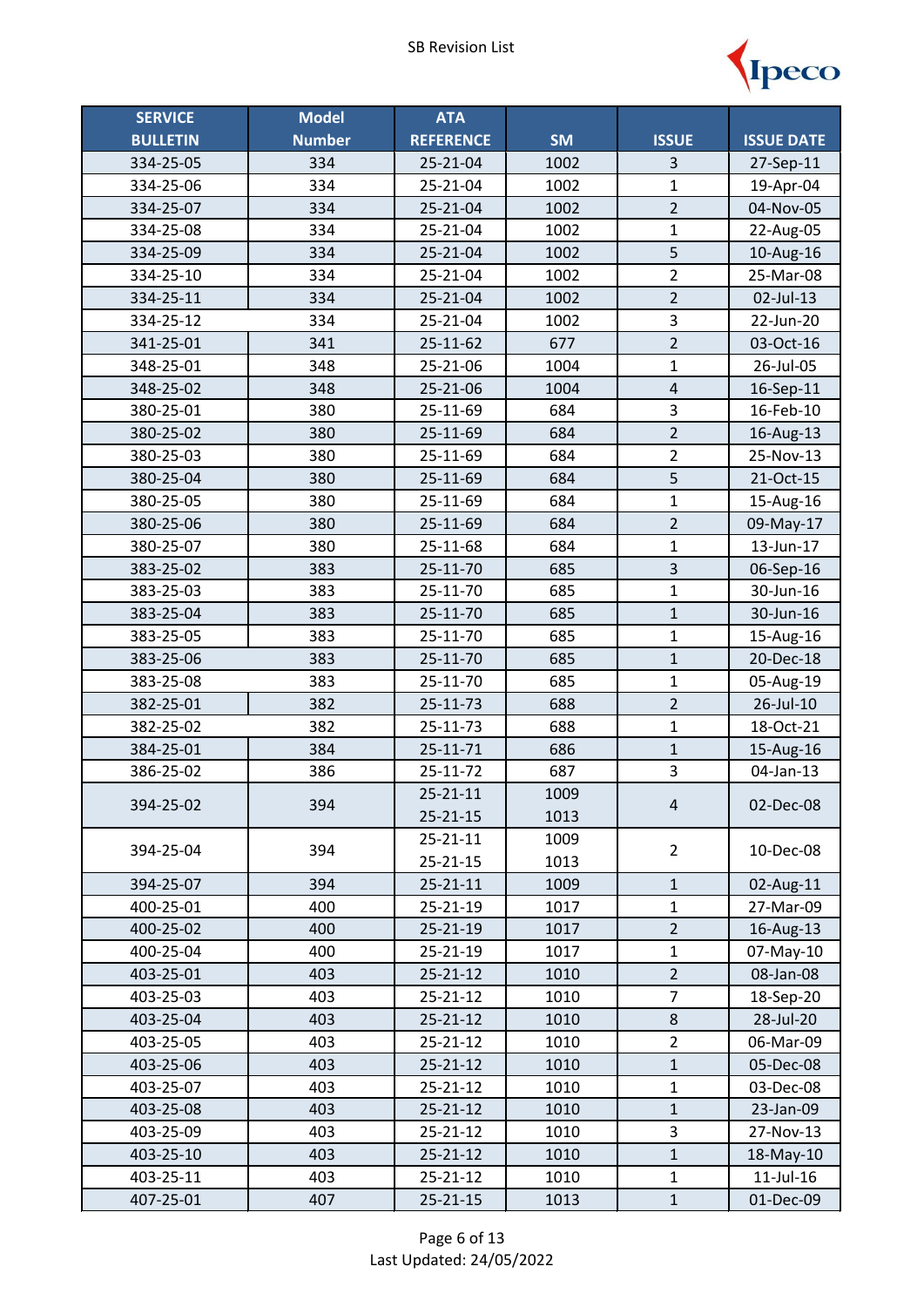

| <b>SERVICE</b>  | <b>Model</b>  | <b>ATA</b>       |           |                         |                   |
|-----------------|---------------|------------------|-----------|-------------------------|-------------------|
| <b>BULLETIN</b> | <b>Number</b> | <b>REFERENCE</b> | <b>SM</b> | <b>ISSUE</b>            | <b>ISSUE DATE</b> |
| 409-25-01       | 409           | 25-21-14         | 1012      | 1                       | 03-Apr-08         |
| 409-25-02       | 409           | $25 - 21 - 14$   | 1012      | $\mathbf{1}$            | 20-Feb-15         |
| 416-25-02       | 416           | 25-20-45         | 1052      | $\mathbf{1}$            | 11-Sep-19         |
|                 |               | 25-20-44         | 1051      |                         |                   |
| 416-25-03       | 416           | 25-20-45         | 1052      | $\mathbf{1}$            | 05-Aug-20         |
| 417-25-02       | 417           | 25-20-46         | 1053      | $\overline{2}$          | 12-Nov-19         |
|                 |               | 25-20-44         | 1051      |                         |                   |
| 417-25-03       | 417           | 25-20-46         | 1053      | 1                       | 16-Aug-20         |
| 424-25-02       | 424           | 25-11-74         | 689       | 3                       | 27-Jan-15         |
| 424-25-03       | 424           | 25-11-74         | 689       | $\mathbf{1}$            | 24-Feb-16         |
| 428-25-01       | 428           | 25-21-23         | 1021      | $\overline{2}$          | 15-Sep-10         |
| 429-25-01       | 429           | $25 - 21 - 24$   | 1022      | $\overline{2}$          | 15-Sep-10         |
| 444-25-01       | 444           | 25-11-77         | 692       | $\overline{2}$          | 04-Oct-16         |
| 444-25-02       | 444           | 25-11-77         | 692       | $\overline{2}$          | 18-Feb-16         |
| 444-25-03       | 444           | 25-11-77         | 692       | $\overline{2}$          | 27-Aug-20         |
| 444-25-04       | 444           | 25-11-77         | 692       | $\overline{3}$          | 15-Feb-18         |
| 449-25-01       | 449           | 25-21-79         | 694       | 5                       | 11-Dec-15         |
| 449-25-02       | 449           | 25-11-79         | 694       | $\overline{\mathbf{3}}$ | 09-Nov-16         |
| 449-25-03       | 449           | 25-11-79         | 694       | 1                       | 10-Jan-17         |
| 449-25-04       | 449           | 25-11-79         | 694       | 3                       | 30-Apr-18         |
| 449-25-05       | 449           | 25-11-79         | 694       | $\mathbf{1}$            | 16-Apr-18         |
| 449-25-06       | 449           | 25-11-79         | 694       | $\mathbf{1}$            | 09-Oct-18         |
| 449-25-07       | 449           | 25-11-79         | 694       | $\mathbf 1$             | 21-Nov-19         |
| 453-25-03       | 453           | 25-11-82         | 698       | 8                       | 01-Dec-15         |
| 453-25-04       | 453           | 25-11-82         | 698       | 5                       | 03-Jan-17         |
| 453-25-05       | 453           | 25-11-82         | 698       | $\overline{7}$          | 16-Dec-15         |
| 453-25-06       | 453           | 25-11-82         | 698       | $\overline{\mathbf{4}}$ | 11-Aug-15         |
| 453-25-07       | 453           | 25-11-82         | 698       | 5                       | 08-Jan-16         |
| 453-25-08       | 453           | 25-11-82         | 698       | 3                       | 11-Dec-15         |
| 453-25-11       | 453           | 25-20-36         | 1043      | 5                       | 06-Mar-17         |
| 453-25-12       | 453           | 25-20-36         | 1043      | 5                       | 06-Mar-17         |
| 453-25-13       | 453           | 25-20-36         | 1043      | 5                       | 06-Mar-17         |
| 453-25-14       | 453           | 25-20-36         | 1043      | 5                       | 06-Mar-17         |
| 453-25-15       | 453           | 25-20-36         | 1043      | $\mathbf{1}$            | 02-Sep-16         |
| 453-25-17       | 453           | 25-20-26         | 1033      | $\mathbf{1}$            | 03-Mar-17         |
| 453-25-18       | 453           | 25-20-26         | 1033      | $\overline{2}$          | 21-Jan-19         |
|                 |               | 25-20-26         | 1033      |                         |                   |
| 453-25-19       | 453           | 25-20-27         | 1034      | $\mathbf 1$             | 04-Feb-18         |
|                 |               | 25-20-28         | 1035      |                         |                   |
| 453-25-21       | 453           | 25-20-26         | 1033      | $\mathbf{1}$            | 02-Nov-20         |
| 453-25-22       | 453           | 25-20-24         | 1031      | $\mathbf 1$             | 23-Apr-21         |
|                 |               | 25-20-24         | 1031      |                         |                   |
| 453-25-23       | 453           | 25-20-25         | 1032      | $\mathbf{1}$            | 23-Apr-21         |
|                 |               | 25-20-35         | 1042      |                         |                   |
|                 |               | 25-20-24         | 1031      |                         |                   |
| 453-25-24       | 453           | 25-20-25         | 1032      | $\mathbf{1}$            | 19-Jul-21         |
|                 |               | 25-20-35         | 1042      |                         |                   |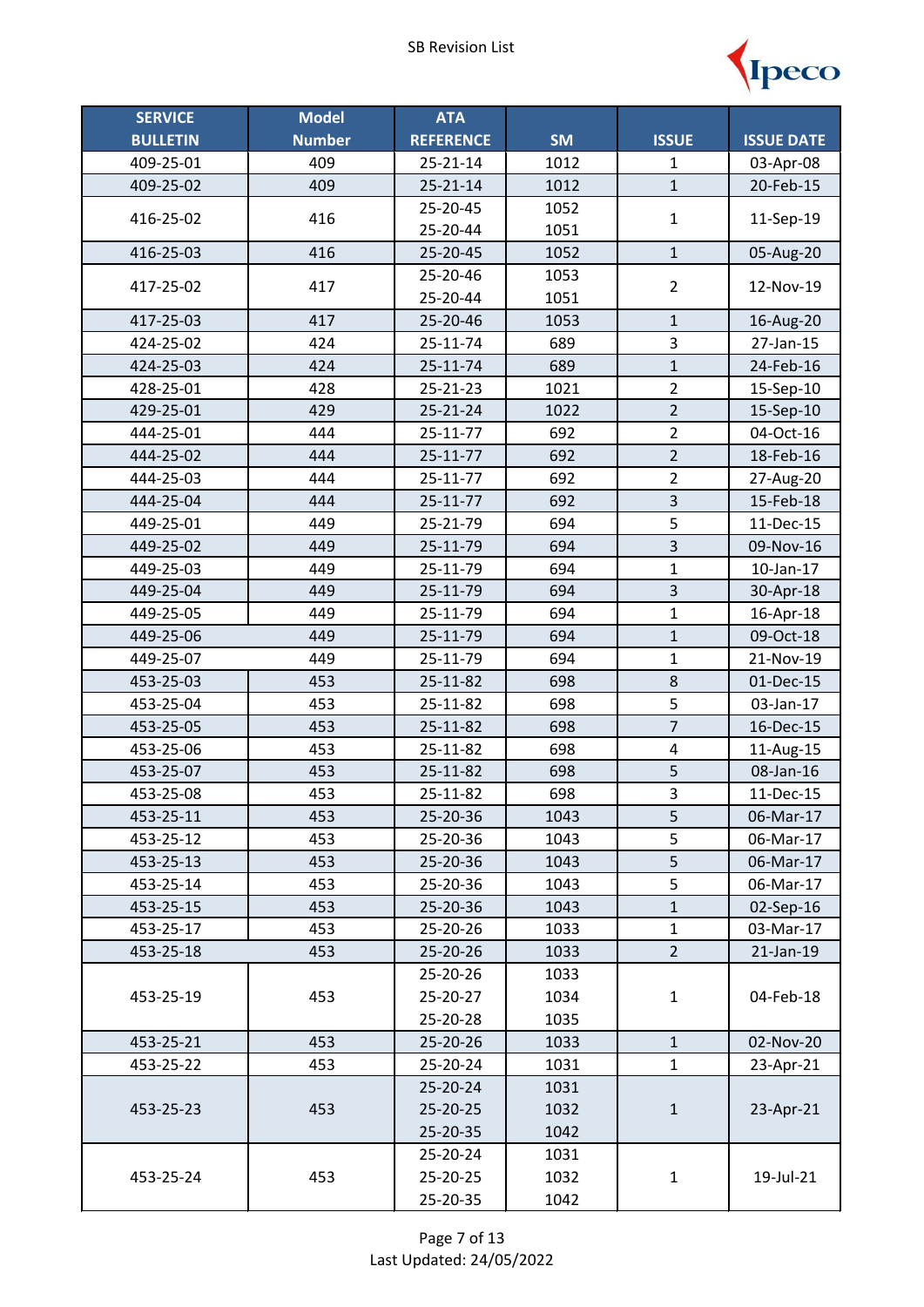

| <b>SERVICE</b>  | <b>Model</b>  | <b>ATA</b>           |                     |                         |                   |
|-----------------|---------------|----------------------|---------------------|-------------------------|-------------------|
| <b>BULLETIN</b> | <b>Number</b> | <b>REFERENCE</b>     | <b>SM</b>           | <b>ISSUE</b>            | <b>ISSUE DATE</b> |
| 469-25-01       | 469           | 25-11-83             | 699                 | $\overline{2}$          | 06-Jun-16         |
| 469-25-02       | 469           | 25-11-88             | 704                 | 1                       | 21-Dec-17         |
| 469-25-03       | 469           | 25-11-88             | 704                 | 3                       | 26-Mar-19         |
| 469-25-04       | 469           | 25-11-88             | 704                 | 3                       | 19-Nov-19         |
| 469-25-05       | 469           | 25-11-88             | 704                 | $\overline{2}$          | 19-Nov-19         |
| 469-25-06       | 469           | 25-11-88             | 704                 | $\mathbf{1}$            | 04-Jan-21         |
| 470-25-01       | 470           | N/A                  | N/A                 | $\mathbf{1}$            | 18-Oct-17         |
| 471-25-01       | 471           | 25-20-23             | 1030                | $\mathbf{1}$            | 28-Sep-17         |
| 471-25-02       | 471           | 25-20-22 & 25-       | 1029 & 1030         | $\overline{2}$          | 18-Oct-18         |
|                 |               | $20 - 23$            |                     |                         |                   |
| 471-25-03       | 47T<br>471    | 23-20-22<br>25-20-23 | <b>TUZY</b><br>1030 | $\overline{2}$          | 18-Mar-19         |
|                 | 477           | <del>25-20-22</del>  | 1024                |                         |                   |
| 471-25-04       | 171           | כב חר בר             | محمد                | $\overline{4}$          | 01-Sep-20         |
| 471-25-07       | 471           | 25-20-22             | 1029                | 3                       | 31-Jul-20         |
| 477-25-01       | 477           | 25-20-37             | 1044                | $\mathbf{1}$            | 18-Oct-17         |
| 477-25-02       | 477           | 25-20-37             | 1044                | 1                       | 18-Oct-18         |
| 477-25-04       | 477           | 25-20-37             | 1044                | $\overline{2}$          | 21-Feb-20         |
| 477-25-06       | 477           | 25-20-37             | 1044                | $\overline{2}$          | 17-Feb-22         |
| 480-25-01       | 480           | 25-20-53             | 1060                | $\mathbf{1}$            | 26-Mar-21         |
| 481-25-01       | 481           | 25-20-40             | 1047                | $\mathbf{1}$            | 26-Aug-20         |
| 481-25-02       | 481           | 25-20-40             | 1047                | $\overline{1}$          | 21-Sep-20         |
| 481-25-03       | 481           | 25-20-40             | 1047                | $\overline{2}$          | 01-Sep-21         |
| 481-25-04       | 481           | 25-20-40             | 1047                | $\mathbf{1}$            | 30-Oct-21         |
| 482-25-01       | 482           | 25-11-92             | 708                 | $\mathbf{1}$            | 16-Jun-20         |
| 482-25-02       | 482           | 25-11-92             | 708                 | $\overline{3}$          | 21-Jul-20         |
| 482-25-03       | 482           | 25-11-92             | 708                 | $\mathbf 1$             | 14-Aug-20         |
| 482-25-04       | 482           | 25-11-92             | 708                 | $\mathbf{1}$            | 10-Nov-20         |
| 613-25-01       | 613           | 25-50-01             | 423                 | 1                       | 20-Jan-97         |
| 613-25-02       | 613           | 25-50-01             | 423                 | $\mathbf{1}$            | 15-Apr-05         |
| 665-25-01       | 665           | 25-20-09             | 411                 | $\mathbf{1}$            | 22-Jan-03         |
| 710-26-01       | 710           | 25-20-13             | 415                 | $\overline{2}$          | 01-May-04         |
| 800-25-01       | 800           | N/A                  | N/A                 | 1                       | 15-Aug-17         |
| 900 04-25-001   | 900           | 25-34-04             | 112                 | $\overline{\mathbf{4}}$ | 20-Feb-08         |
| 900 04-25-002   | 900           | 25-34-04             | 112                 | 1                       | 09-Jul-08         |
| 900 04-25-003   | 900           | 25-34-04             | 112                 | $\mathbf{1}$            | 07-Jul-09         |
| 906 11-25-001   | 906           | 25-31-11             | 110                 | $\mathbf 1$             | 30-Oct-06         |
| 906 11-25-002   | 906           | 25-31-11             | 110                 | $\mathbf{1}$            | 30-Mar-07         |
| 906 11-25-003   | 906           | 25-31-11             | 110                 | $\pmb{0}$               | 19-May-14         |
| 906 44-25-006   | 906           | 25-31-11             | 110                 | $\mathbf{1}$            | 15-Jun-18         |
| 907 44-25-001   | 907           | 25-09-44             | 126                 | 1                       | 03-Jan-07         |
| 907 44-25-002   | 907           | 25-09-44             | 126                 | $\mathbf{1}$            | 12-Sep-07         |
| 907 44-25-003   | 907           | 25-09-44             | 126                 | $\mathbf{1}$            | 07-Nov-07         |
| 907 44-25-004   | 907           | 25-36-44             | 119                 | $\mathbf{1}$            | 03-Mar-09         |
|                 |               | 25-09-44             | 126                 |                         |                   |
| 907 44-25-005   | 907           | 25-36-44             | 119                 | $\overline{2}$          | 07-Aug-09         |
|                 |               | 25-09-44             | 126                 |                         |                   |
| 907 44-25-006   | 907           | 25-36-44             | 119                 | $\mathbf 1$             | 15-Jul-09         |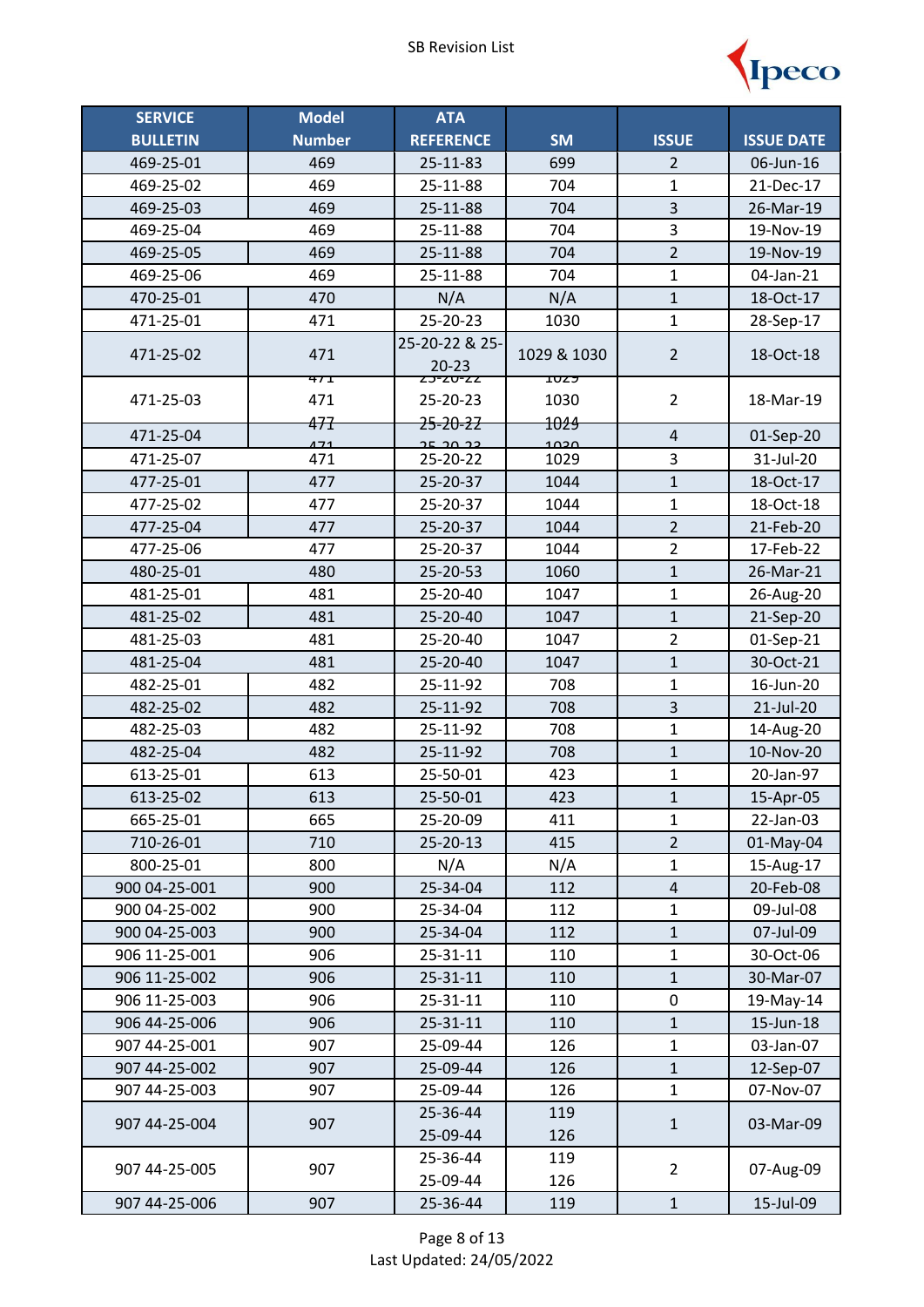

| <b>SERVICE</b>       | <b>Model</b>  | <b>ATA</b>       |           |                |                   |
|----------------------|---------------|------------------|-----------|----------------|-------------------|
| <b>BULLETIN</b>      | <b>Number</b> | <b>REFERENCE</b> | <b>SM</b> | <b>ISSUE</b>   | <b>ISSUE DATE</b> |
| 907 44-25-007        | 907           | 25-36-44         | 119       | 1              | 30-Jul-09         |
| 907 44-25-008        | 907           | 25-36-44         | 119       | $\mathbf 0$    | 28-Nov-11         |
| 907 44-25-010        | 907           | 25-36-44         | 119       | $\pmb{0}$      | 18-Nov-13         |
| 907 44-25-011        | 907           | 25-36-44         | 119       | $\mathbf{1}$   | 15-Jul-20         |
| 907 44-25-012        | 907           | 25-36-44         | 119       | $\pmb{0}$      | 04-Oct-18         |
| 908 02-25-001        | 908           | 25-33-02         | 111       | $\mathbf{1}$   | 28-Sep-11         |
| 908 02-25-002        | 908           | 25-33-02         | 111       | $\mathbf{1}$   | 20-Feb-15         |
| 916 44-25-001        | 916           | 25-37-01         | 135       | $\mathsf 0$    | 15-Jul-17         |
| 916 44-25-002        | 916           | 25-37-01         | 135       | $\pmb{0}$      | 20-Apr-17         |
| 916 44-25-003        | 916           | 25-37-01         | 135       | $\pmb{0}$      | 12-May-17         |
| 916 44-25-004        | 916           | 25-37-01         | 135       | $\overline{2}$ | 14-Aug-18         |
| 916 44-25-005        | 916           | 25-37-01         | 135       | $\mathbf{1}$   | 28-Jun-18         |
| 916 44-25-006        | 916           | 25-37-01         | 135       | $\pmb{0}$      | 28-Feb-18         |
| (VISB) 916 44-25-007 | 916           | 25-37-01         | 135       | $\mathbf 0$    | 17-Apr-18         |
| 916 44-25-008        | 916           | 25-37-01         | 135       | $\pmb{0}$      | 11-Jun-21         |
| 919 44-25-001        | 919           | 25-36-48         | 129       | $\mathbf 0$    | 14-Apr-15         |
| 919 44-25-002        | 919           | 25-36-48         | 129       | $\pmb{0}$      | 30-Sep-16         |
| 919 44-25-004        | 919           | 25-36-48         | 129       | $\pmb{0}$      | 13-Sep-19         |
| 919 44-25-005        | 919           | 25-36-48         | 129       | $\pmb{0}$      | 16-Mar-21         |
| 919 44-25-006        | 919           | 25-36-48         | 129       | $\mathbf 0$    | 07-May-21         |
| 921 44-25-001        | 921           | 25-36-49         | 131       | $\pmb{0}$      | 15-Jan-16         |
| 921 44-25-002        | 921           | 25-36-49         | 131       | $\mathsf 0$    | 18-Jul-17         |
| 921 44-25-004        | 921           | 25-36-49         | 131       | 0              | 11-Sep-19         |
| 921 44-25-005        | 921           | 25-36-49         | 131       | $\pmb{0}$      | 25-Jan-21         |
| 928 44-25-001        | 928           | 25-36-50         | 112       | $\mathbf{1}$   | 26-Nov-20         |
| 928 44-25-002        | 928           | 25-36-50         | 112       | $\mathbf{1}$   | 24-Jun-21         |
| 928 44-25-003        | 928           | 25-36-50         | 112       | $\overline{2}$ | 21-Apr-22         |
| 928 44-25-004        | 928           | 25-36-50         | 112       | $\mathbf{1}$   | 13-May-22         |
| 932 44-25-001        | 932           | 25-37-02         | 151       | $\mathbf{1}$   | 12-Dec-19         |
| 932 44-25-003        | 932           | 25-37-02         | 151       | 0              | $11$ -Jan- $21$   |
|                      | 006           | 25-10-02         | 510       |                |                   |
| A001-25-01           | 010           | 25-10-03         | 513       | $\mathbf{1}$   | 09-Jun-76         |
|                      | 005           | 25-11-28         | 641       |                |                   |
|                      | 058           | 25-11-65         | 680       |                |                   |
|                      | 006           | 25-10-02         | 510       |                |                   |
| A001-25-02           | 010           | 25-10-03         | 513       | $\mathbf{1}$   | 10-Aug-76         |
|                      | 005           | 25-11-28         | 641       |                |                   |
|                      | 006           | 25-10-02         | 510       |                |                   |
| A001-25-03           | 010           | 25-10-03         | 513       | $\mathbf{1}$   | 01-Nov-78         |
|                      | 005           | 25-11-28         | 641       |                |                   |
|                      | 031           | 25-10-11         | 520       |                |                   |
|                      | 020           | 25-11-25         | 638       |                |                   |
| A001-25-05           | 028           | 25-11-43         | 658       | $\mathbf 1$    | 29-Jun-79         |
|                      | 019           | 25-11-50         | 665       |                |                   |
|                      | 008           | 25-11-56         | 671       |                |                   |
| A001-25-07           | 020           | 25-11-25         | 638       | $\mathbf{1}$   | 12-Dec-79         |
| A001-25-08           | 026           | 25-11-24         | 637       | $\mathbf{1}$   | 10-Jul-81         |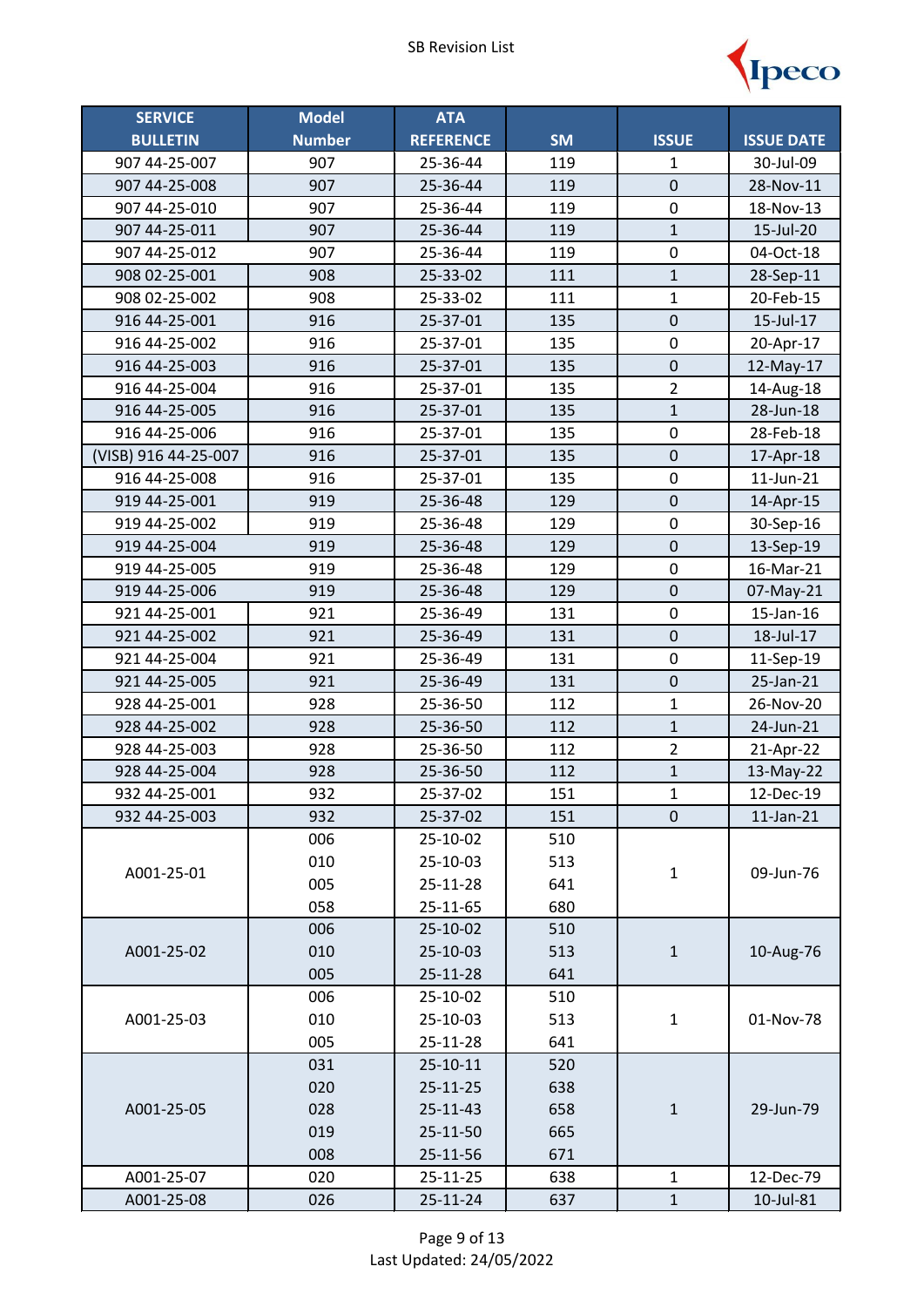

| <b>SERVICE</b>  | <b>Model</b>  | <b>ATA</b>       |           |                |                   |
|-----------------|---------------|------------------|-----------|----------------|-------------------|
| <b>BULLETIN</b> | <b>Number</b> | <b>REFERENCE</b> | <b>SM</b> | <b>ISSUE</b>   | <b>ISSUE DATE</b> |
| A001-25-09      | 026           | 25-11-24         | 637       | $\mathbf{1}$   | 27-Oct-81         |
|                 | 031           | $25 - 10 - 11$   | 520       |                |                   |
|                 | 029           | $25 - 10 - 12$   | 521       |                |                   |
|                 | 032           | $25 - 10 - 13$   | 522       |                |                   |
|                 | 042           | 25-10-18         | 528       |                |                   |
| A001-25-10      | 044           | $25 - 11 - 17$   | 630       | $\mathbf 1$    | 20-Oct-82         |
|                 | 020           | 25-11-25         | 638       |                |                   |
|                 | 045           | 25-11-33         | 648       |                |                   |
|                 | 028           | 25-11-43         | 658       |                |                   |
|                 | 019           | 25-11-50         | 665       |                |                   |
|                 | 008           | 25-11-56         | 671       |                |                   |
| A001-25-11      | 020           | 25-11-25         | 638       | $\overline{2}$ | 05-Apr-84         |
| A001-25-12      | 066           | 25-11-40         | 655       | $\mathbf 1$    | 14-May-84         |
|                 | 067           | 25-11-41         | 656       |                |                   |
| A001-25-13      | 066           | 25-11-40         | 655       | $\mathbf{1}$   | 14-May-83         |
|                 | 067           | 25-11-41         | 656       |                |                   |
| A001-25-14      | 044           | $25 - 11 - 17$   | 630       |                | 07-Sep-84         |
|                 | 045           | 25-11-33         | 648       | $\mathbf 1$    |                   |
| A001-25-15      | 010           | 25-10-03         | 513       | $\overline{2}$ | 22-May-85         |
|                 | 005           | 25-11-28         | 641       |                |                   |
| A001-25-16      | 066           | 25-11-40         | 655       | $\mathbf{1}$   | 04-Apr-85         |
|                 | 067           | 25-11-41         | 656       |                |                   |
| A001-25-17      | 064           | 25-11-09         | 622       | $\overline{2}$ | 01-May-85         |
|                 | 059           | 25-11-16         | 629       |                |                   |
| A001-25-18      | 059           | $25 - 11 - 16$   | 629       | $\mathbf{1}$   | 04-Apr-85         |
| A001-25-19      | 071           | 25-10-88         | 599       | $\overline{2}$ | 01-May-85         |
| A001-25-20      | 035           | 25-11-49         | 664       | $\mathbf 1$    | 20-Aug-85         |
|                 | 049           | 25-10-17         | 527       |                |                   |
|                 | 053           | 25-10-38         | 548       |                |                   |
|                 | 071           | 25-10-88         | 599       |                |                   |
| A001-25-21      | 064           | 25-11-08         | 621       | $\mathbf 1$    | 09-Jan-86         |
|                 | 064           | 25-11-09         | 622       |                |                   |
|                 | 059           | $25 - 11 - 16$   | 629       |                |                   |
|                 | 063           | 25-11-22         | 635       |                |                   |
|                 | 058           | 25-11-65         | 680       |                |                   |
|                 |               | 25-11-21         | 634       |                |                   |
| A001-25-22      | 063           | 25-11-22         | 635       | $\overline{2}$ | 12-Jul-90         |
|                 |               | 25-11-46         | 661       |                |                   |
| A001-25-23      | 093           | 25-10-76         | 587       |                |                   |
|                 | 095           | 25-10-82         | 593       | 3              | 15-Dec-86         |
|                 | 094           | 25-10-85         | 596       |                |                   |
|                 | 093           | 25-10-76         | 587       |                |                   |
| A001-25-24      | 096           | 25-10-84         | 595       | $\mathbf{1}$   | 24-Oct-86         |
|                 | 094           | 25-10-85         | 596       |                |                   |
|                 | 097           | 25-10-94         | 605       |                |                   |
| A001-25-25      | 093           | 25-10-76         | 587       | $\mathbf{1}$   | 22-Jul-87         |
| A001-25-26      | 088           | 25-11-04         | 616       | 3              | 01-Mar-88         |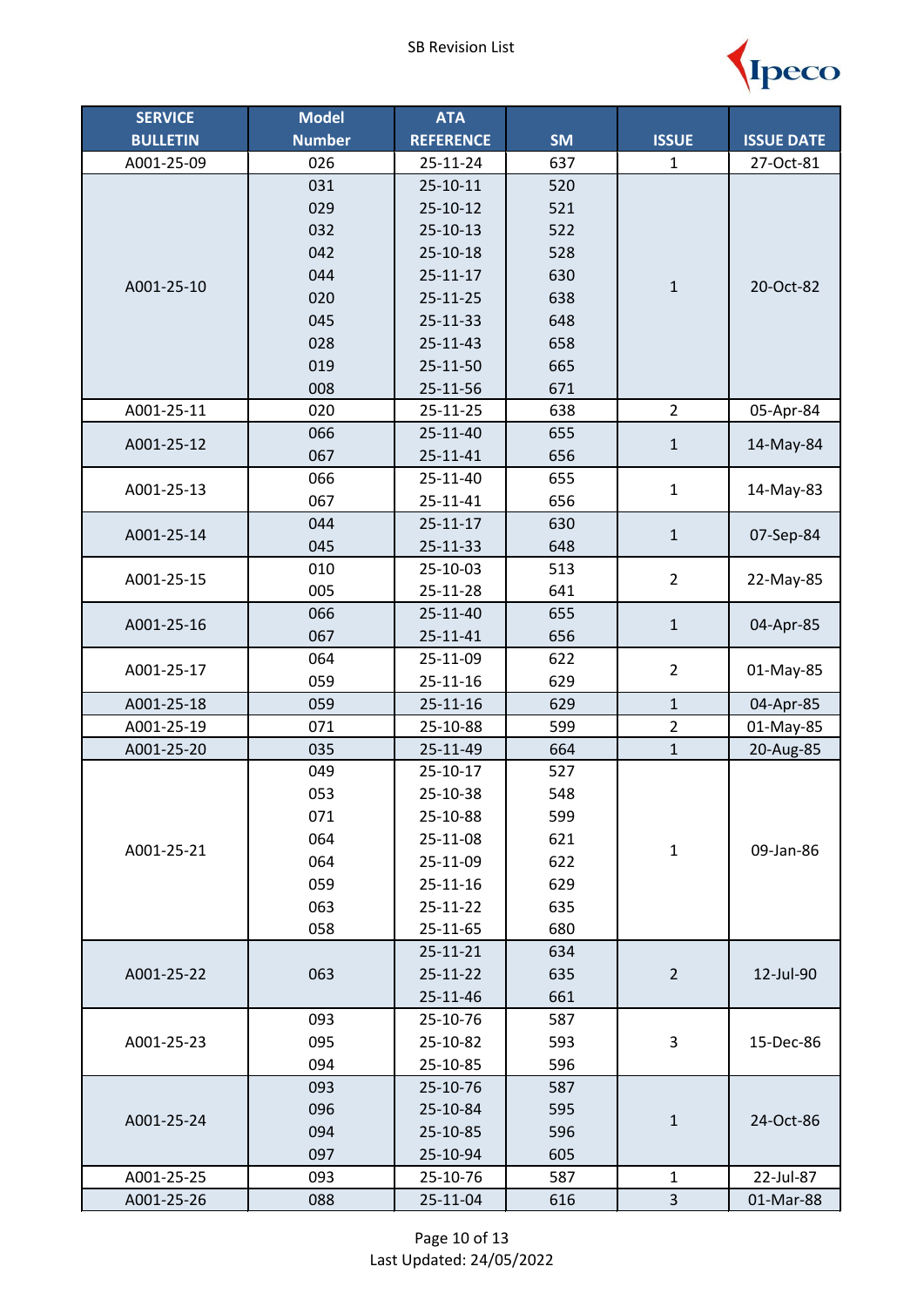

| <b>SERVICE</b>  | <b>Model</b>  | <b>ATA</b>       |           |                         |                   |
|-----------------|---------------|------------------|-----------|-------------------------|-------------------|
| <b>BULLETIN</b> | <b>Number</b> | <b>REFERENCE</b> | <b>SM</b> | <b>ISSUE</b>            | <b>ISSUE DATE</b> |
| A001-25-27      | 071           | 25-10-88         | 599       | 2                       | 22-Jan-88         |
| A001-25-28      | 071           | 25-10-88         | 599       | $\mathbf{1}$            | 18-Dec-87         |
| A001-25-29      | 093           | 25-10-76         | 587       | 3                       | 26-Jan-90         |
| A001-25-30      | 096           | 25-10-84         | 595       | $\overline{\mathbf{3}}$ | 26-Jan-90         |
| A001-25-31      | 095           | 25-10-82         | 593       | 3                       | 26-Jan-90         |
| A001-25-32      | 098           | 25-10-95         | 606       | $\overline{\mathbf{3}}$ | 12-Jan-90         |
| A001-25-33      | 104           | 25-10-93         | 604       | 3                       | 26-Jan-90         |
| A001-25-34      | 097           | 25-10-94         | 605       | $\overline{\mathbf{3}}$ | 26-Jan-90         |
| A001-25-35      | 102           | 25-11-13         | 626       | 3                       | 16-Jan-90         |
| A001-25-36      | 107           | 25-10-97         | 608       | 3                       | 26-Jan-90         |
| A001-25-37      | 103           | 25-11-12         | 625       | 3                       | 26-Jan-90         |
| A001-25-38      | 094           | 25-10-85         | 596       | $\overline{\mathbf{3}}$ | 26-Jan-90         |
| A001-25-39      | 112           | 25-11-01         | 611       | $\overline{3}$          | 26-Jan-90         |
| A001-25-40      | 118           | 25-11-36         | 650       | $\overline{2}$          | 28-Apr-89         |
| A001-25-41      | 058           | 25-11-65         | 680       | $\mathbf{1}$            | 12-Oct-88         |
| A001-25-42      | 118           | 25-11-36         | 650       | $\mathbf{1}$            | 29-Sep-88         |
| A001-25-43      | 071           | 25-10-88         | 599       | $\mathbf 1$             | 05-Oct-88         |
| A001-25-44      | 097           | 25-10-94         | 605       | $\mathbf{1}$            | 16-Mar-90         |
| A001-25-45      | 097           | 25-10-94         | 605       | 1                       | 16-Mar-90         |
| A001-25-46      | 107           | 25-10-97         | 608       | $\overline{1}$          | 16-Mar-90         |
| A001-25-47      | 093           | 25-10-76         | 587       | $\overline{2}$          | 31-Jul-02         |
| A001-25-49      | 041           | 25-11-34         | 649       | $\mathbf{1}$            | 15-Feb-90         |
|                 |               | 25-11-21         | 634       | $\mathbf 1$             | 19-Feb-99         |
| A001-25-51      | 063           | 25-11-22         | 635       |                         |                   |
|                 |               | 25-11-46         | 661       |                         |                   |
|                 | 097           | 25-10-94         | 605       |                         |                   |
| A001-25-52      | 098           | 25-10-95         | 606       | $\mathbf{1}$            | 05-Jun-90         |
|                 | 107           | 25-10-97         | 608       |                         |                   |
|                 | 112           | 25-11-01         | 611       |                         |                   |
| A001-25-53      | 097           | 25-10-94         | 605       | $\mathbf{1}$            | 27-Jun-90         |
| A001-25-54      | 097           | 25-10-94         | 605       | $\mathbf{1}$            | 22-Nov-90         |
| A001-25-55      | 098           | 25-10-95         | 606       | $\overline{2}$          | 30-Apr-03         |
| A001-25-56      | 107           | 25-10-97         | 608       | $\mathbf{1}$            | 27-Jun-90         |
|                 | 112           | 25-11-01         | 611       |                         |                   |
|                 | 098           | 25-10-95         | 606       |                         |                   |
| A001-25-57      | 107           | 25-10-97         | 608       | $\overline{2}$          | 16-Sep-92         |
|                 | 112           | 25-11-01         | 611       |                         |                   |
| A001-25-58      | 079           | $25 - 11 - 45$   | 660       | $\mathbf{1}$            | 12-Feb-91         |
| A001-25-59      | 093           | 25-10-76         | 587       | $\mathbf{1}$            | 02-Nov-90         |
|                 | 096           | 25-10-84         | 595       |                         |                   |
| A001-25-60      | 102           | $25 - 11 - 13$   | 626       | $\mathbf 1$             | 14-Mar-91         |
| A001-25-61      | 160           | 25-10-69         | 580       | $\mathbf{1}$            | 20-Mar-91         |
| A001-25-62      | 115           | 25-10-60         | 570       | $\mathbf{1}$            | 26-Apr-91         |
|                 | 134           | 25-10-83         | 594       |                         |                   |
| A001-25-63      | 071           | 25-10-88         | 599       | $\mathbf{1}$            | 09-Jul-91         |
| A001-25-67      | 134           | 25-10-83         | 594       | $\overline{2}$          | 12-Dec-06         |
| A001-25-68      | 118           | 25-11-36         | 650       | $\mathbf 1$             | 04-Jun-92         |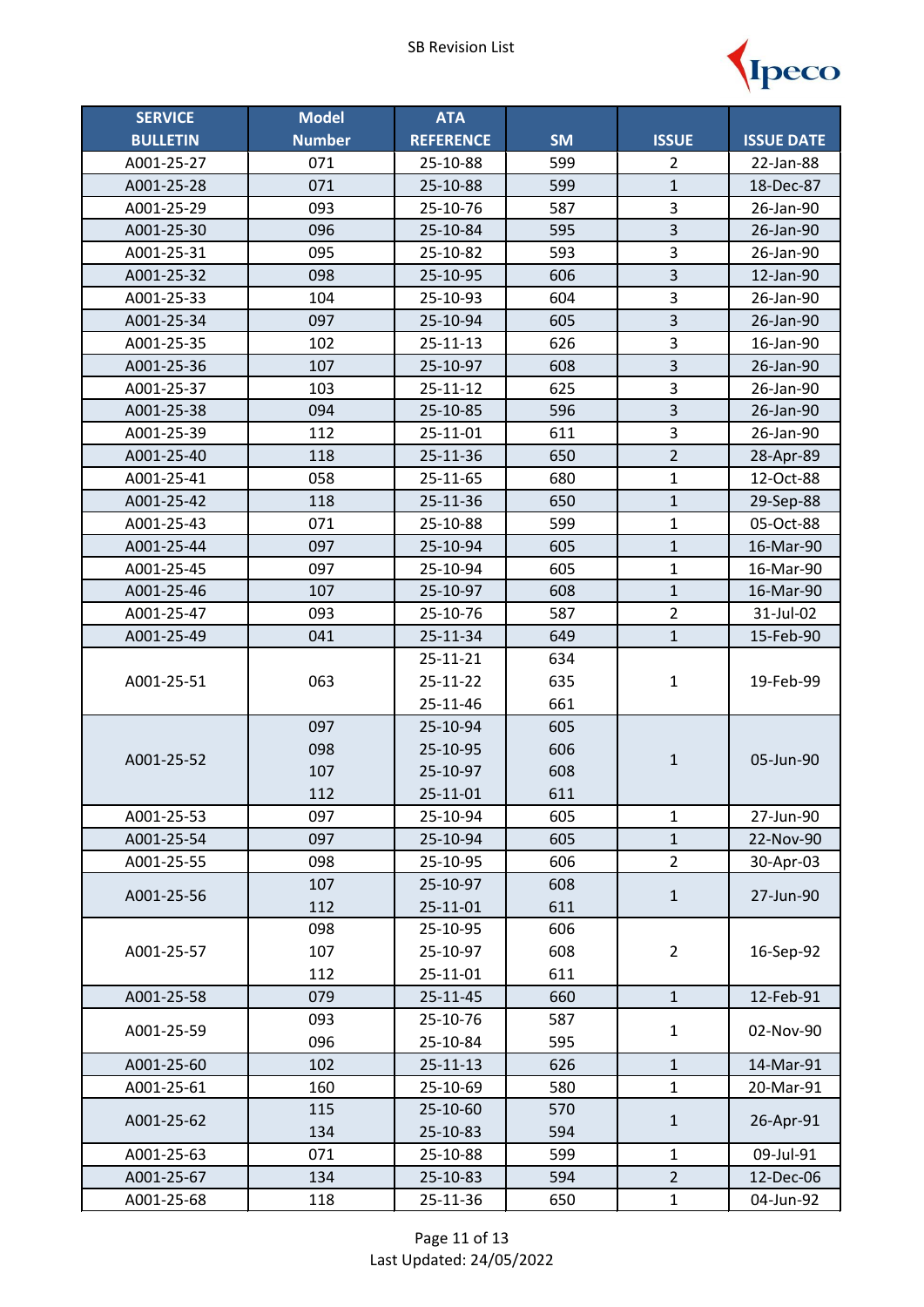

| <b>SERVICE</b>  | <b>Model</b>  | <b>ATA</b>       |           |                |                   |
|-----------------|---------------|------------------|-----------|----------------|-------------------|
| <b>BULLETIN</b> | <b>Number</b> | <b>REFERENCE</b> | <b>SM</b> | <b>ISSUE</b>   | <b>ISSUE DATE</b> |
| A001-25-69      | 107           | 25-10-97         | 608       | $\overline{2}$ | 14-Jan-93         |
| A001-25-70      | 112           | 25-11-01         | 611       | $\overline{2}$ | 14-Jan-93         |
|                 | 093           | 25-10-76         | 587       |                |                   |
|                 | 095           | 25-10-82         | 593       |                |                   |
|                 | 096           | 25-10-84         | 595       |                |                   |
|                 | 094           | 25-10-85         | 596       |                |                   |
|                 | 104           | 25-10-93         | 604       |                |                   |
| A001-25-71      | 097           | 25-10-94         | 605       | $\mathbf 1$    | 16-Dec-92         |
|                 | 098           | 25-10-95         | 606       |                |                   |
|                 | 107           | 25-10-97         | 608       |                |                   |
|                 | 112           | 25-11-01         | 611       |                |                   |
|                 | 103           | $25 - 11 - 12$   | 625       |                |                   |
|                 | 102           | $25 - 11 - 13$   | 626       |                |                   |
| A001-25-72      | 097           | 25-10-94         | 605       | $\overline{2}$ | 14-Jan-93         |
| A001-25-73      | 098           | 25-10-95         | 606       | $\overline{2}$ | 14-Jan-93         |
| A001-25-74      | 093           | 25-10-76         | 587       | 3              | 06-May-93         |
| A001-25-75      | 095           | 25-10-82         | 593       | $\mathbf{1}$   | 08-Jul-93         |
| A001-25-76      | 041           | 25-11-29         | 644       | $\mathbf{1}$   | 27-Jul-93         |
|                 |               | 25-11-34         | 649       |                |                   |
| A001-25-77      | 041           | 25-11-29         | 644       | $\overline{2}$ | 30-Mar-94         |
|                 |               | 25-11-34         | 649       |                |                   |
| A001-25-78      | 041           | 25-11-29         | 644       | $\mathbf{1}$   | 18-Nov-93         |
| A001-25-79      | 213           | 25-10-81         | 592       | $\overline{2}$ | 21-Oct-96         |
| A001-25-80      | 217           | 25-10-90         | 601       | $\mathbf{1}$   | 30-Nov-94         |
| A001-25-81      | 071           | 25-10-88         | 599       | $\mathbf{1}$   | 08-Sep-95         |
| A001-25-82      | 107           | 25-10-97         | 608       | 4              | 21-Jul-08         |
| A001-25-83      | 112           | 25-11-01         | 611       | $\sqrt{4}$     | 21-Jul-08         |
| A001-25-84      | 211           | 25-10-79         | 590       | 5              | 27-Oct-08         |
| A001-25-85      | 212           | 25-10-80         | 591       | $\overline{4}$ | 21-Jul-08         |
| A001-25-86      | 188           | 25-10-73         | 584       | $\mathbf{1}$   | 25-Sep-95         |
| A001-25-87      | 205           | 25-10-91         | 602       | $\mathbf{1}$   | 22-Sep-95         |
| A001-25-88      | 165           | $25 - 11 - 15$   | 628       | $\mathbf{1}$   | 22-Oct-95         |
| A001-25-89      | 210           | 25-10-78         | 589       | $\mathbf{1}$   | 08-Mar-96         |
| A001-25-90      | 210           | 25-10-78         | 589       | $\mathbf 1$    | 28-Aug-96         |
| A001-25-92      | 093           | 25-10-76         | 587       | $\mathbf{1}$   | 02-Jun-97         |
| A001-25-93      | 066           | 25-11-40         | 655       | $\mathbf{1}$   | 30-Mar-98         |
| A001-25-95      | 254           | $25 - 11 - 10$   | 623       | $\overline{2}$ | 08-May-17         |
| A001-25-96      | 226           | 25-11-02         | 614       | $\mathbf{1}$   | 21-Oct-98         |
|                 | 226           | 25-10-02         | 510       |                |                   |
|                 | 010           | 25-10-03         | 513       |                |                   |
|                 | 160           | 25-10-69         | 580       |                |                   |
| A001-25-A2      | 063           | 25-11-21         | 634       | $\mathbf 1$    | 30-Jul-76         |
|                 | 063           | $25 - 11 - 22$   | 635       |                |                   |
|                 | 005           | 25-11-28         | 641       |                |                   |
|                 | 063           | 25-11-46         | 661       |                |                   |
| A001-25-A6      | 020           | 25-11-25         | 638       | $\mathbf{1}$   | 12-Sep-79         |
| AR25-25-002     | AR3021/22     | 25-36-25         | 115       | $\mathbf{1}$   | 18-Nov-91         |